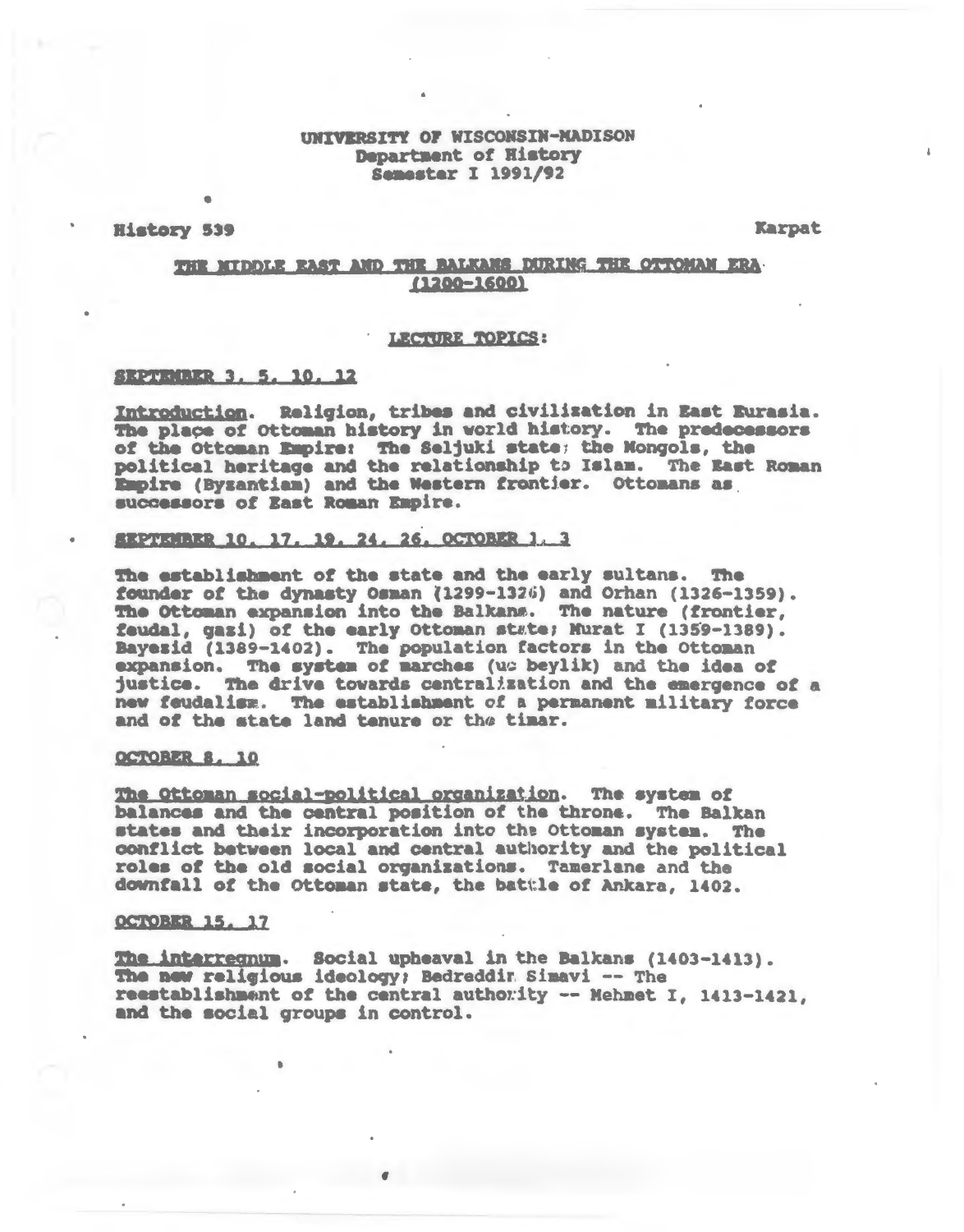History 539 - Sem. I Karpat -- 1991/92 Page 2.

#### **OCTOBER 22, 24**

The Ottoman Empire during Murat II (1421-1451). The economic and social situation of Anatolia and the Balkans during the period. The Hungarians and the crusade of Varna, 1444. The foreign policy and territorial security.

#### **OCTOBER 29, 31**

The consolidation of the state. The emergence of a constitutional order. Sultan Mehmet II (1451-1481) and the conquest of the Constantinople. Expansion into the Northeast Anatolia, the incorporation of the Turkman State, and Crimea. War and peace groups in the court: Chandarli and Zaganos. The social-religious factors, Orthodox and Catholic rivalry. Trade in the Adriatic and Mediterranean and relations with Venice.

#### NOVEMBER 5.7

The socio-political order and its institutional foundations. The millets (religious communities) as the basis of the system. The new juridical, social and economic systems. The timar system and its functioning. The reorganization of the wakfs, the taxation policy and the military organization. The Ottoman constitutional order and its institutional foundations. The military and administrative elites (Janissaries).

#### NOVEMBER 12, 14, 19

The reign of Bayezid II (1481-1512). The expansion into the Middle East. Djem sultan and the growth of Ulema's power. The economic causes of the wars with Venice. The sunni-shiite (Safavid) conflict and the social causes of the wars with the Persians. Selim I (1512-1520): the destruction of the Memeluks and the occupation of Syria and Egypt. The Caliphate and Sultanate. The Islamization of the state institution. The shariat court system and judges.

## NOVEMBER 21 -- Midters exam

#### MOVEMER 26, 28

Sulevman the Magnificent (Kanuyi) and Charles (1520-1566). The peak of Ottoman power. The Empire's internal situation.<br>Relations with Europe (Englant and France) and the conflict with the Habsburgs. The rise of Wotestantism in Europe. Expansion into North Africa. The beginning of disintegration in the land system.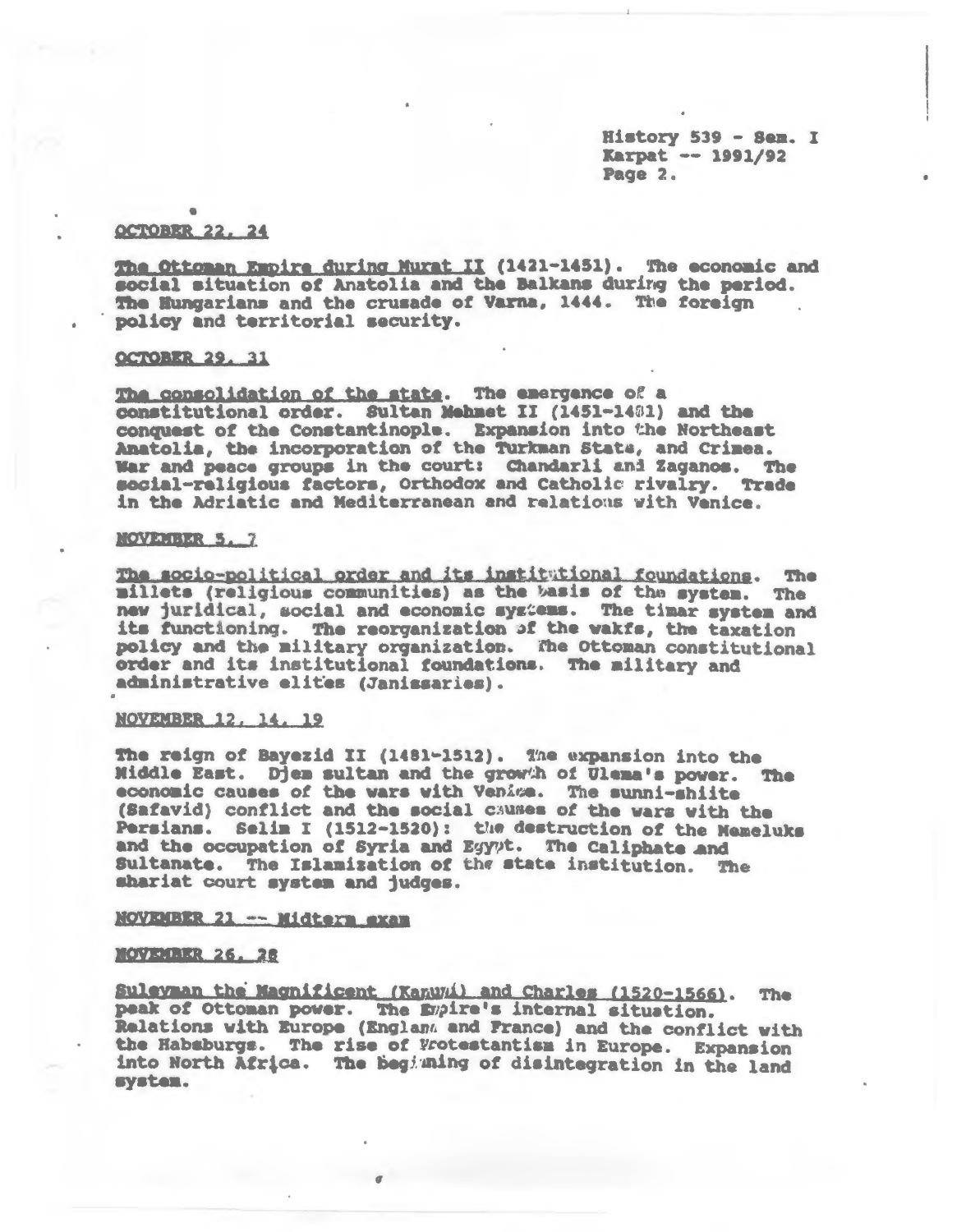History 539 - Sem. I Karpat -- 1991/92 Page 3.

#### DROUGHER 3. 5

The bureaucratic order, the religious orders, the wakfs, the guilds, the cities (imaret policy), trade, etc., in the 15th and 16th centuries. The Ottoman City.

## **DECEMBER 10, 12**

The reign of Selim II (1566-1574). The Northern policy of the Ottoman's. The energence of Russia and conflict for the Astrahan. The Jelail revolts; the beginning of a new developmental phase. The rise of the bureaucracy as the center of power. The shift of agricultural surplus to consumption. Town and village relationships and changes in the lax policy. The rise of the religious establishment. The wars with Iran. The reconquest of Iraq and the general situation of the Middle East. The pilgrimage road to Mecca and its economic and political significance.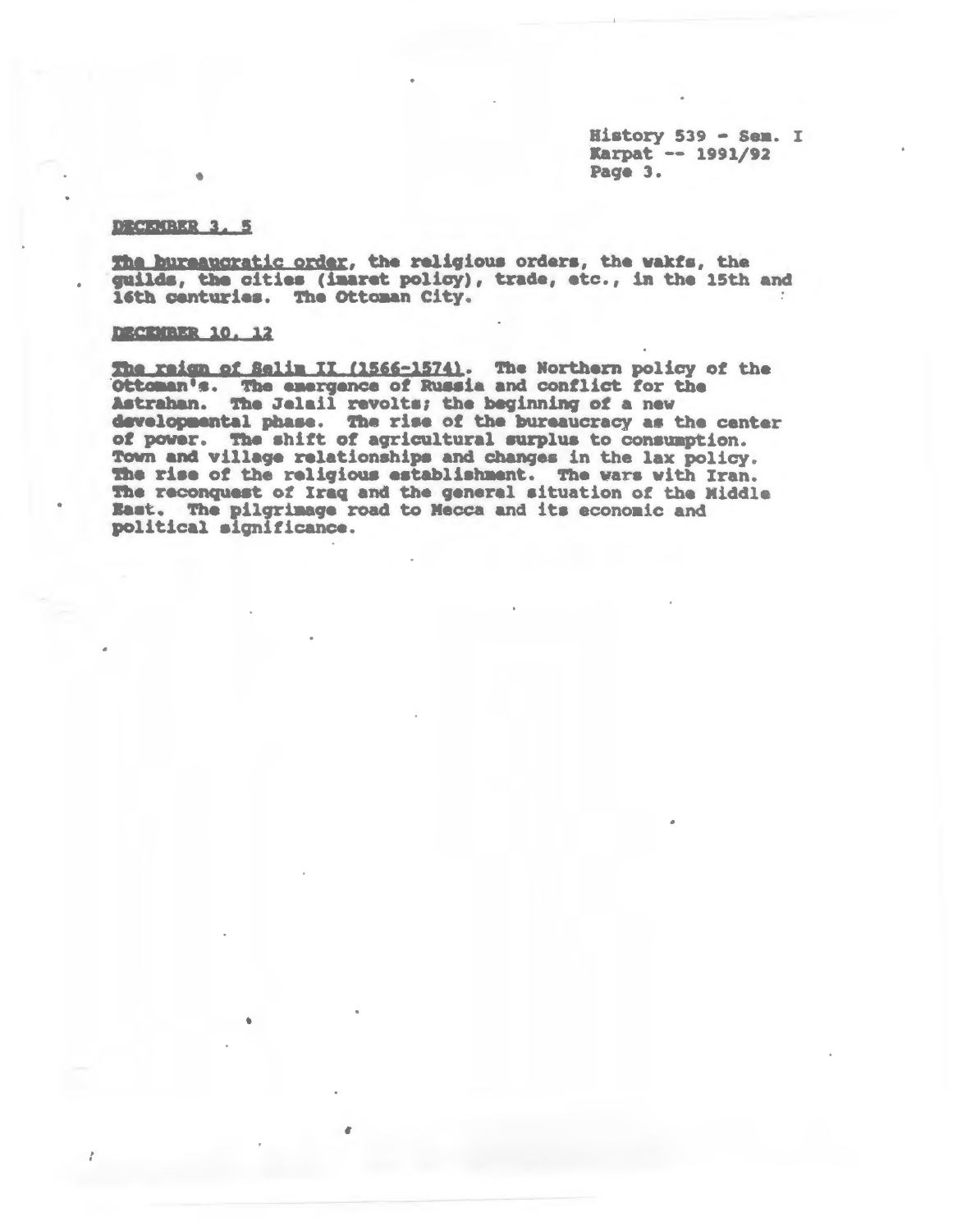(ADDITIONAL TITLES WILL BE PROVIDED LATER.)

**UNIVERSITY OF MISCONSIN Bapartment of History** Semester I 1991/92

**HISTORY 539** 

Kemal Karpat

# THE MIDDLE EAST AND THE BALKANS DURING THE OTTOMAN ERA **ELECTRIC**

Adivar, A. A., La Science chez les Turcs Ottomans, Paris 1939.

. Alderson, A., The Structure of the Ottoman Dynasty, London 1956.

Allen, W. E. D., Problems of Turkish Power in the Sixteenth Century, London 1963

Angelov, D., "Certain Aspects de la conquete des peuples balkaniques par les Tures," Byzantinoslavica XVII, 1956, pp. 220-76.

Anderson, R.C., Mayal Wars in the Levant, Liverpool 1952.

Arnakis, G. G., "Futuwwa traditions in the Ottoman Empire," J. of Near Eastern Studies XII, 1953, pp. 232-47.

Atiya, A. S. The Crusade of Nicolopis, London, 1934.

Ayalon, D., Gunnowdar and Firearms in the Mamluk Kingdom, London, 1965.

Babinger, Franz, Mahomet II La Conquerant et son tempe, Paris 1954 (see also German edition and other works by the same author).

Belin, F. A., "Etude sur la propriete fonciere en pays musulmans et specialmant en Turquie," Journal Asiatique, 1862, 1864.

"Essay sur l'histoire economique en Turquie," Journal Asiatique, **TTTLE** 

..., "Du regime des fiefs militaires," Journal Asiatique, 1870.

Birge, J.K., The Bektashi Order of Dervishes, Hartford 1937

- Boppe, A., "La France et le militaire turc au XVIII<sup>e</sup> siecle, Feuilles d'Histoire 1912).
- Brice, W. C., "The Turkish colonization of Anatolia," Bulletin of the John Rylands Library, Manchester (38), 1955

Brockelman, C., History of the Islanic Peoples, New York 1960.

Bulgaru-Dreses, M. M., Micolas Jorga. A Romanian Historian of the Ottoman Empire, Bucharast, 1973 ( a good survey of the literature)

Barkan, O.L., "Les deportations comme mathode de peuplement--dans L'Empire Ottoman," Rayua da la Faculta des Sciences El. (Istanbul), 1945-50 (see other works by Barkan on economic and demographic history).

Barkan, O.L., 'Quelques observations sur L'organization economique et sociale des villes Ottomans," La Villa, Brussels 1955.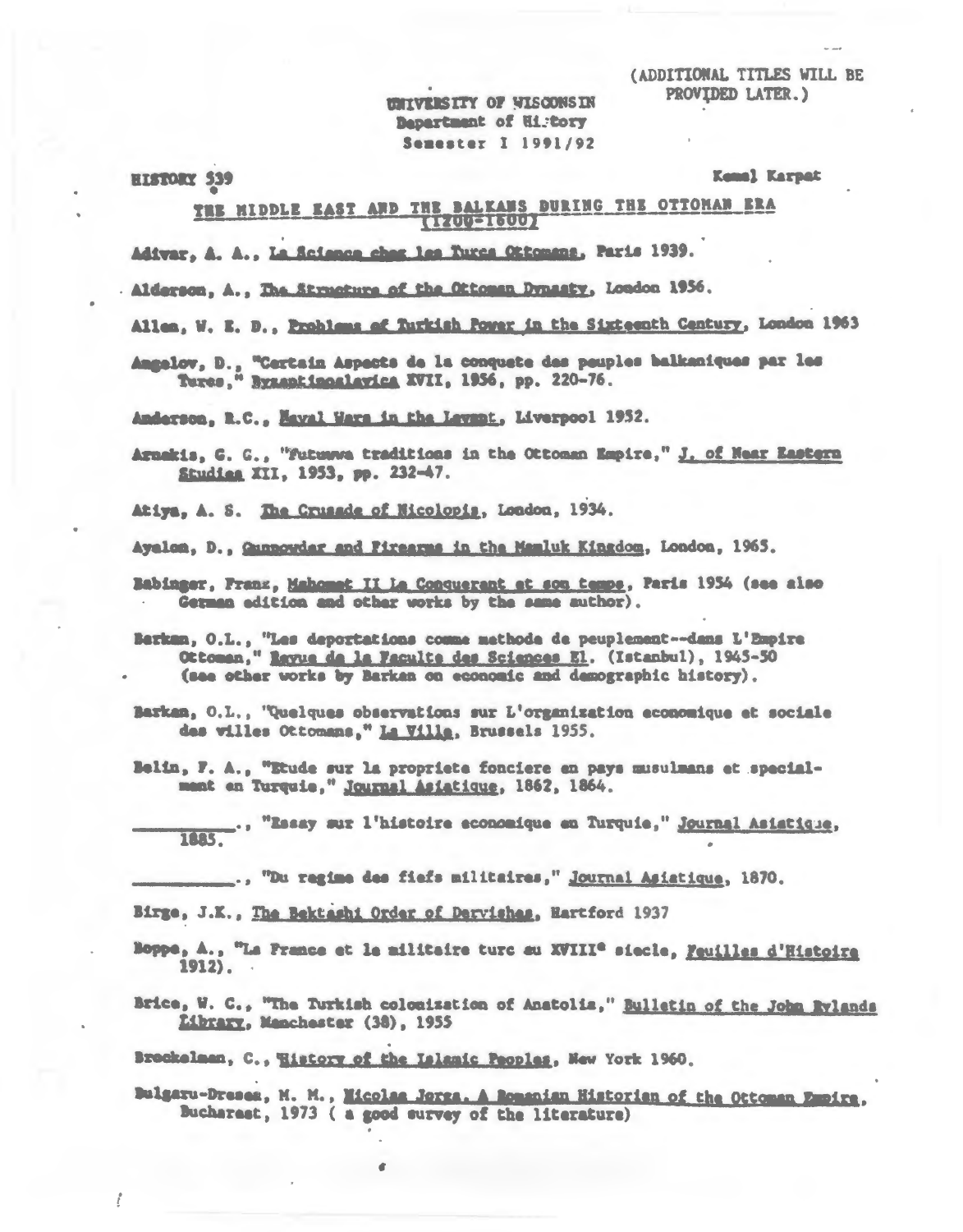Cahea, Claude, Pre-Ottomen Turkey, London 1968.

Cahen, C., "Le regime de la terre et l'occupation turque en Anatolie," Cah. d'hist. mondiale, Vol. II (3), Paris 1955.

> , "La campagne de Mantzikert d'apres les sources Musulmanes," Byzantion 9, 1934. (For Cahen's works on Ottoman social and economic institutions see instructor).

"Le Maliknameh et l'histoire des origines seljoucides," Oriens, I1. 1949.

Cahum, L., Introduction à l'histoire de l'Asie. Turce et Hongels, des origines a 1405, Paris, 1896.

Charanis, P., "On the social atructure of. . . the Byzantine Empire. . . " Byzemtinoslavica XXII, 1961, pp. 94-153 (for other bibiliography on the subject see instructor).

Creasy, Edward S., History of the Ottoman Turks, Beirut 1961.

Djeved Bey, Ahmed, Etat militaire ottoman (Janissaries), Paris 1882.

Fisher, Sir G., Barbary Legend . . . North Africa, 1415-1830, Oxford 1957.

Prye, R. N., Islam and the West, The Hague 1957.

Galati, Fisher, Ottomen Imperialism and Cerman Protestantism, Cambridge, Mass. 1959.

Gibb, H.A.R. and Bowen, H., Islamic Society and the West (2 vols.), London, 1950, 1957.

Gibbons, H. A., The Foundation of the Ottoman Empire, History of the Comenlis 1300-1401. Gmford 1916. Reprint 1968.

Grousset, R., L'empire des stappes, Atilla Gengis Han, Tamerlane, Paris 1939.

Halecki, O., The Crusade of Verna, New York 1934.

Hammer, J. Von, Geschichte des Osmanischen Raiches (Pest 1827-1835). (The major source in Western languages based on Ottoman chronicles). See also the Franch edition.

Hasluck, P. W., Caristianity and Islam under the Sultans, 2 vols., Oxford 1929. (Contains good bibliography of European books on Ottoman Mapire).

Heyd, Uriel, Documents on Ottoman Administration in Palestine. 1552-1615. Jerusalen 1966.

Heyd, W., Histoire du Commerce du Levant au Moyen Age, 2 vols., Leipzig 1885, 1936.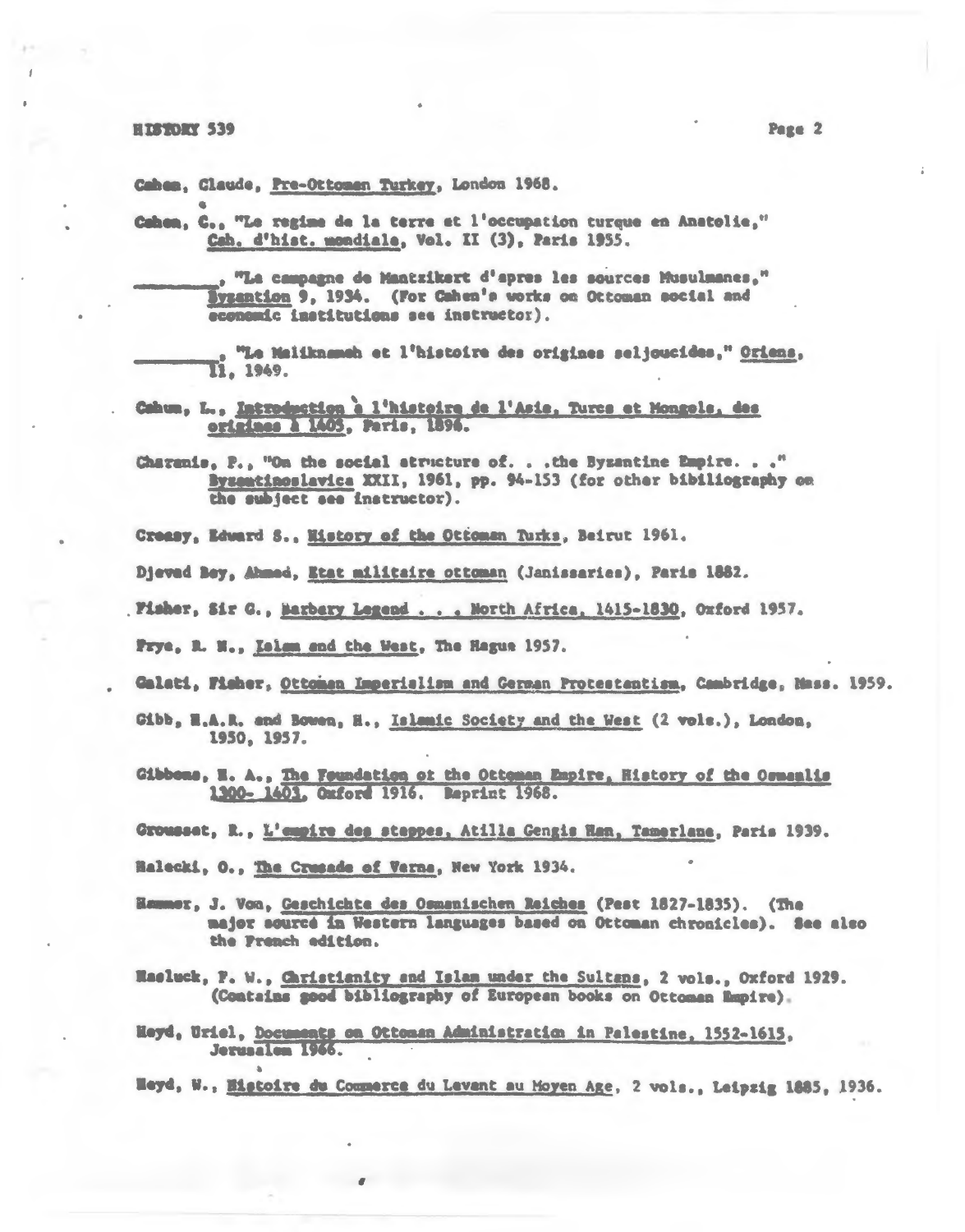Page 3

Imalcik, H., "Timariotes chretiens en Albanie," Mitt. des Osterr., Staatsarchiv (4), 1951.

"Ottoman mathods of conquest," Studia Islamica II, 1954.

. "Land Problems in Turkish History," Musita World XIV (1955). (For other works by Insleik see the instructor).

Jelevich, Ch. (ed.), The Balkans in Transition, Berkeley, 1963. (Contains several so and so articles on Ottomans).

Jiridek, K., Geschichte des Serben, 2 vols., Gotha 1911-18.

Jonquidre, A-de-la, Histoire de l'Empire Ottoman, 2 vols., Paris, 1914.

Karpat, K., Social Chance and Politics in Turkey, Laiden 1973.

. The Ottoman State and its Place in World History, Leiden, 1974.

Koprülü(zade) Mehmet Puat, Les Origines de l'Empire Attoman, Paris 1935. (A main source on origins).

., "Le feudalisme turc-musulman en moyen age," Belleten V, Ankara 1941, вр. 335-50.

Eritowoulos, Mistory of Mehmet the Conqueror, Princeton 1954. (A Byzantine historian's account of Sultan Mehmet II, 1451-1481).

Lamb, H., Suleyman the Magnificent, London 1952. (A general novel-like book).

' Lame, Poole St., The Story of Turkey, New York 1891. (A good, though general book).

Langer, W.L. and Blake, R.D., "The Rise of the Ottoma: Turks and, its Historical Background," American Historical Review XXXVII (1931), pp. 468-505. (An attempt at interpretation based on geographical factors).

Lapidus, Ira, Maslim Cities in the Later Middle Ages, Cumbridge, Mass. 1967.

Lamarle, Paul, L'aniraz d'Aydan, Byzance et L'Occident, Paris 1957.

Lewis, B. and Holt, P.M., Historians of the Middle Past, Oxford 1962. (An excellent survey of sources of Middle East history),

Lewis, B., Istanbul and the Civilization of the Ottmars, Oklahoma 1964. (An excellent historical survey of this cit).

Kapman, A., The Metherlands and the Ottoman Empire, Leiden 1963.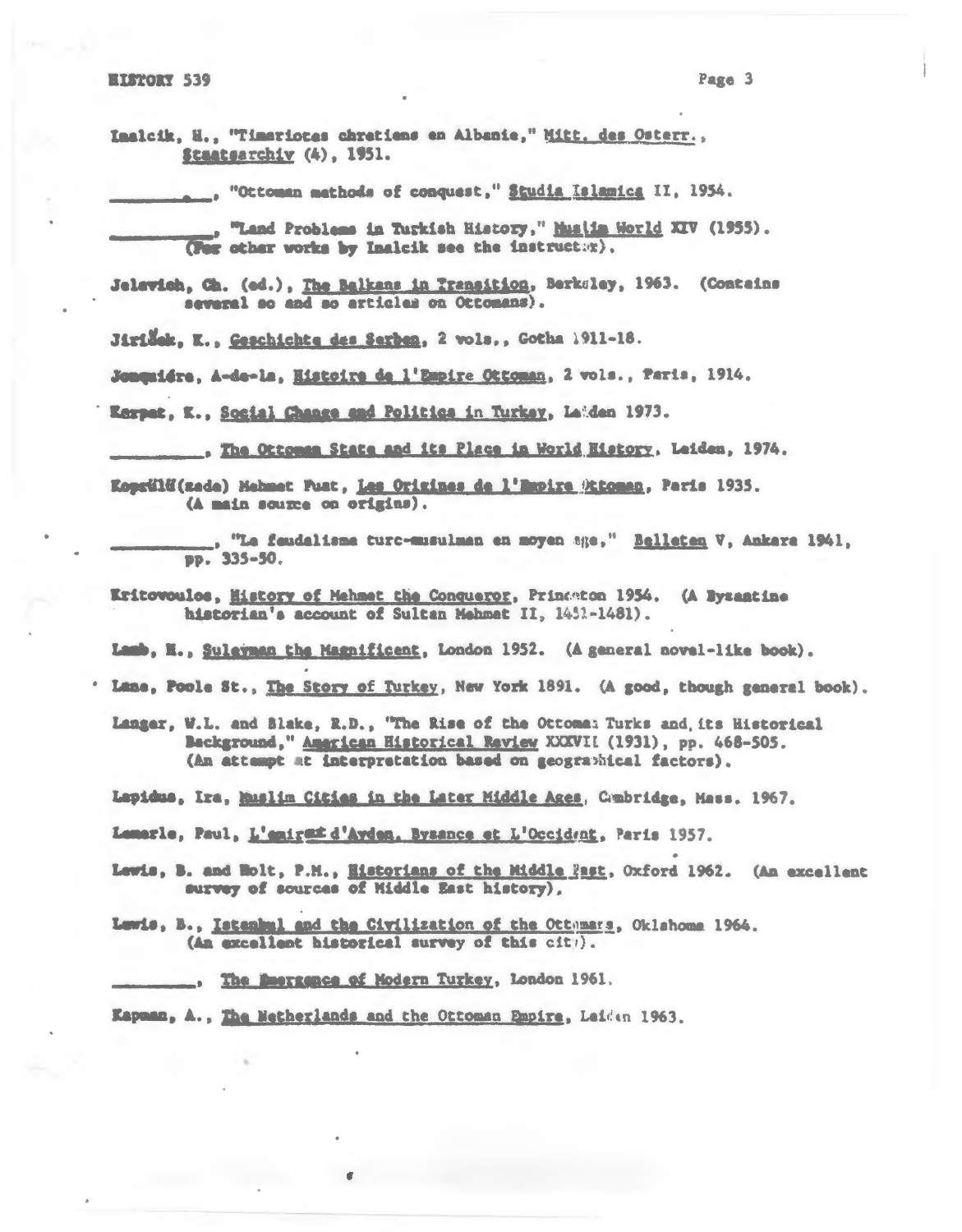**History 539** 

 $\lambda$ 

- Knollas, Richard, Generale histoire of the Turkes, London, 1603. See the same. entitled Turkish History with continuation by Paul Rycaut, 3 vols., London 1687-1700.
- Lybyer, A. H., The Government of the Ottoman Empire in the Time of Suleiman The Masnificent, Cambridge 1913
- Membran, R., Istanbul... . . ww XVII siecle, Paris 1962.
- Merriman, Roger, Suleiman the Magnificent, 1944.
- Mataf ieva, V. P., Dimitrov, S., Sur l'etat du Systemades Timars, Sofia 1968.
- Norman, Daniel, Eslam, Europe and Empire, Ediuburgh 1966.
- Chasca, M., Tableau manaral da l'Empire Ottgann, 7 vols., Paris 1788
- Ostrogorsky, G., <u>Pour l'histoire de la feodalité Byzantine</u>, Brussels 1954
- Pallis, A., In the Days of the Janissaries, 1951.
- Palmer, J. A. B., "The Origin of the Janissaries," Bul. of the John Rylands Library (35), pp. 935, 444-81.
- Penzer, N. M., The Harem, Philadelphia 1922

Parry, V. J., "The Ottomsn Empire," Cambridge Med. History, vol. II, 1958.

Pears, Edwin, The Destruction of the Greek Empire and the Cepture of Constantinople, London 1903 (Best book on the subject).

Pitcher, D., An historical massrsphy of the Ottoman Empire, 1968.

- Ramsey, Sir W. M., "Geographical Conditions Determining History and Religion in Asia Minor," Geog. Journal, Lundon, 1962.
- Ranke, L., The Ottoman and Spanish expires in the sixteenth and seventeenth centuries, (tr. W. K. Kelley), Aondon 1843

Runciman, St., The Fall of Constantinople, Cambridge, 1965

- Rycaut, P., The history of the present State of the Ottoman Empire, London 1868 (see also Enolias)
- Sardella, P., Mouvelles et spéculations à Ventje Paris 1948
- Setton, K. (ed.), A Ristory of the Crusedes, Vol. 1. Philadelphia 1955
- Southern, R. W., Western Views of Islam in the Widdle Ages, Harvard Press 1962
- Spuler, B., Les Monsols dans l'histoire, London 1961.

 $\theta$ 

<sup>.,</sup> The Great Church is Captivity, Cambridge 1968. (Includes bibliography on Christians in the Empire)